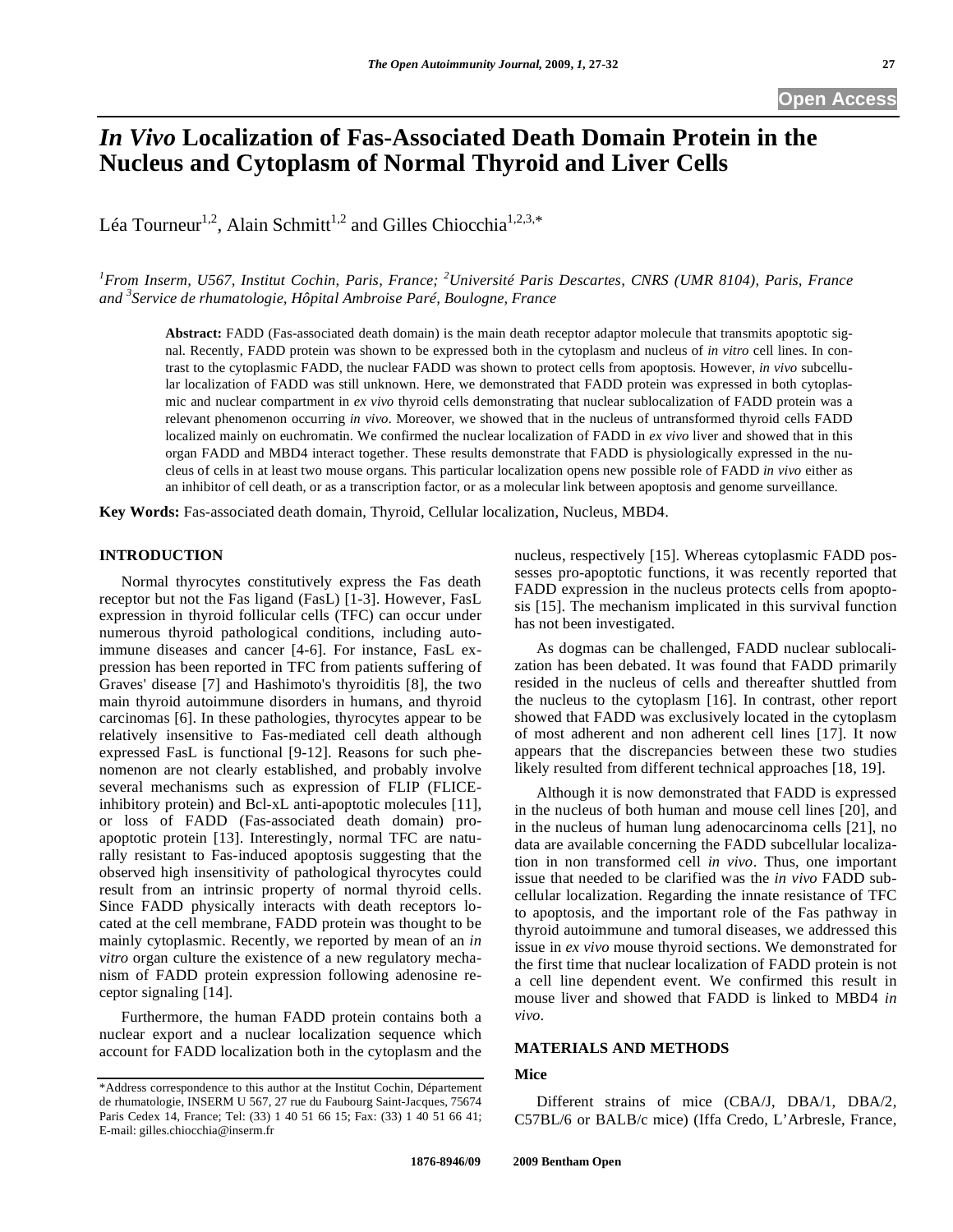and Harlan Olac, Bicester, GB) were used at 7-15 weeks of age. All mice were maintained in standard environmental conditions, and allowed to adapt to their environment at least for one week before the experiments. The studies were approved by the Cochin institute committee on animal care. Agreement number to perform experiments on living animals: n° 75-777, and animal facility agreement number n° 3991.

#### **Immunofluorescence**

 Animals were sacrificed and the two thyroid lobes removed. Collected lobes were immediately covered in optimal temperature medium (Tissue-Tek; Bayer, Elkhart, IN), slowly frozen by floating in isopentane on liquid nitrogen, and stored at -80 $^{\circ}$ C until use. Sections of 5–6  $\mu$ m were cut on a cryostat at -18°C and collected onto SuperFrostplus slides (Roth Sochiel, Lauterbourg, France). Sections were dried overnight and stored at -80°C until use. Before staining, sections were fixed for 15 min in PBS with 2% paraformaldehyde (PFA) at 4°C, and incubated for 30 min in PBS with 2% bovine serum albumin. Then, sections were stained (60 min) with primary goat polyclonal IgG anti-mouse FADD antibody (10  $\mu$ g/ml, clone M19, Santa Cruz Biotechnology, TebuBio, Le Perray en Yvelines, France) or with isotype-matched control antibody at the same concentration (Vector Laboratories, AbCys, Paris, France). The secondary biotin-conjugated anti-goat IgG antibody (Vector Laboratories) was used at 1  $\mu$ g/ml (30 min). Alexa Fluor<sup>®</sup> 488 conjugate streptavidin (10  $\mu$ g/ml, Molecular Probes Inc., Interchim, Montluçon, France) was used to visualize specific staining (30 min incubation at room temperature and protected from light). After washings in PBS, sections were mounted in VECTASHIELD<sup>®</sup> Mounting Medium with DAPI (4',6-diamidino-2-phenylindole) (Vector Laboratories) to counter-stain DNA. Cells were analyzed by confocal fluorescence microscopy (Bio-Rad MRC1024, Bio-Rad Laboratories) equipped with a digital Diaphot 300 system. Digital pictures were analyzed using LaserSharp software and processed using Adobe Photoshop<sup>®</sup>.

#### **Immunogold Electron Microscopy**

 Thyroid lobes were fixed in 1% glutaraldehyde in 0.1 M phosphate buffer pH 7.4, then embedded in sucrose and frozen in liquid nitrogen. Cryosections were made using an ultracryomicrotome (Reichert Ultracut S.) and ultrathin sections mounted on Formvar-coated nickel grids were prepared. Briefly, the sections were incubated for 15 min with PBS 15% glycine, for 5 min with PBS 15% glycine 0.1% BSA and for 20 min with PBS 15% glycine, 0.1% BSA, 10% normal donkey serum followed by 2 h incubation with the goat polyclonal anti-FADD antibody M19. The primary antibodies were diluted to 2  $\mu$ g/ml in PBS 15% glycine, 0.1% BSA, 4% normal donkey serum. After extensive rinsing in PBS 15% glycine, 0.1% BSA, sections were incubated for 1 h with gold-labeled secondary rabbit anti-goat antibody with a gold particle size of 10 nm (GAM 10, British Biocell, Cardiff, Wales). Sections were then washed for 30 min with PBS 15% glycine, stained with 2% uranyl acetate for 10 min and air dried. Examination was performed with a Philips CM 10 electron microscope.

#### **Preparation of Protein Extracts**

 Proteins of *ex vivo* mouse liver were extracted with the Nuclear Extract Kit (Active Motif, Europe, Rixensarf, Belgium) following manufacturer's instructions. Sample concentration was determined using micro BCA protein assay reagent kit (Pierce , Rockford, IL, USA).

#### **Immunoprecipitation**

 The nuclear extracts were precleared with proteins G sepharose (P-3296, Sigma-Aldrich chimie SARL, Saint Quentin Fallavier, France) on rocking for 1 h at 4°C. Then, 1  $\mu$ g of either rabbit polyclonal anti-FADD (AB3102, Chemicon International, Temecula, CA, USA), or rabbit polyclonal anti-MBD4 (ab3756, abcam,Cambridge, United Kingdom), or isotype-matched control antibody (normal rabbit IgG, Santa Cruz Biotechnology) was added at the precleared nuclear extracts, and the mix were incubated for 2 h on ice. Thereafter, 16  $\mu$ g of clear proteins G sepharose was added. After an additional 2 h on rotating wheel at 4ºC, precipitates were washed five times with 500  $\mu$ l of lysis buffer (10 mM Tris HCl pH 7.8, 150 mM NaCl, 1% NP40, a protease cocktail inhibitor set (complete Mini EDTA-Free, Roche, Indianapolis, USA)). Then, immunoprecipitates were analyzed by FADD specific western blotting.

#### **Western Blot**

40  $\mu$ g of cytoplasmic or nuclear proteins, and the immunoprecipitates were diluted in reducing sample buffer, subjected to 15 % SDS-PAGE, transferred to PVDF membrane (NEN Life Sciences, Boston, Massachusetts), and probed with specific primary anti-FADD antibody (M-19, 0.2  $\mu$ g/ml in TTBS 0.1% containing 5% milk) (Santa Cruz Biotechnology) following by peroxidase-conjugated antigoat IgG (0.66  $\mu$ g/ml) secondary antibody (Sigma-Aldrich). Proteins were visualized using the enhanced chemiluminescence technique (Amersham Pharmacia Biotech, Orsay, France). Bands obtained were quantified by densitometry using biocapt<sup>®</sup> and bio-profil bio1d<sup>®</sup> software. The same amount of nuclear proteins and cytoplasmic proteins were loaded on gel although the total amount of nuclear protein was five to ten times lesser than the amount of cytoplasmic proteins.

#### **RESULTS AND DISCUSSION**

 Animals were sacrificed and the thyroid removed. The two thyroid lobes were either immediately covered in optimal temperature embedding medium for immunofluorescence analysis (Fig. **1**), or immediately fixed with glutaraldehyde for immunogold electron microscopy (Fig. **2**). To avoid the problems associated with permeabilization reagents such as saponin [18, 19], we performed thyroid cryosections that we immunolabeled with the previously characterized specific anti-mouse FADD antibody [13].

 Confirming our previous study [13], confocal immunofluorescence microscopy analysis showed that FADD protein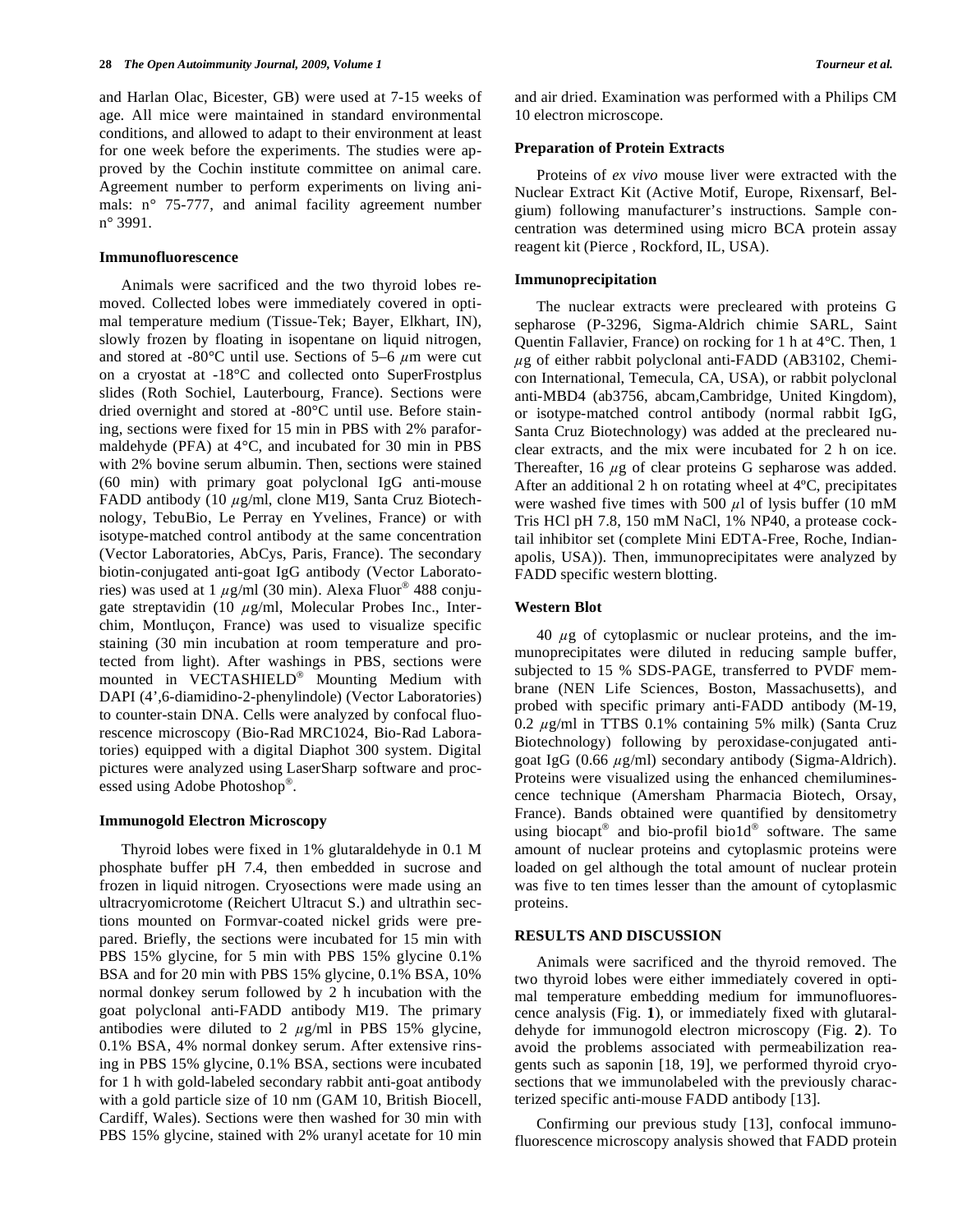was expressed in the cytoplasm of all TFC (Fig. **1a,e,g**), and in all thyroid examined independently of the genetic background of the mice (data not shown). Moreover, we observed that FADD was additionally localized in the nucleus of some, but not all, TFC (Fig. **1a,b,e-g**). In contrast, omission of the primary antibody or staining with an isotype-matched control antibody showed no positive reactivity in the nucleus (Fig. **1c,d,h-j**, and data not shown). To confirm these results, and to localize more precisely the FADD protein in TFC, we used immunogold electron microscopy. This method allowed us to detect FADD protein both in the cytoplasm and in the nucleus of TFC (Fig. **2a** and **b**), confirming the results obtained by confocal microscopy. Furthermore, the electron microscopy technique showed that FADD was expressed in the nuclear compartment of all the TFC examined (data not shown).

 The different cell-types in tissue samples provided useful internal comparators, when assessing FADD immunolabeling. We found that FADD protein was not, or barely detected in the nucleus of endothelial cells from blood vessel which are localized between thyroid follicles (Fig. **2e** and **f**). Since FADD was present in the nucleus of *ex vivo* mouse thyroid cells, our data demonstrated that nuclear localization of FADD protein was not an *in vitro* culture cell line dependent event. However, the TFC restricted pattern of expression of nuclear FADD protein in thyroid gland suggested that nuclear sublocalization of this protein may not be a common feature and may depend on cell type. Finally, we confirmed that FADD could be expressed in the nucleus of cells *in vivo* using a third approach which is cellular fractionation. Because of the large amount of protein needed for such technic, we used proteins of *ex vivo* mouse liver instead of thyroid. We chose liver to compare with thyroid because both hepatocytes and thyrocytes are epithelial cells. Whatever the amounts of protein extracts loaded on SDS-PAGE, we detected FADD expression both in the cytoplasmic and nuclear fractions (Fig. **3a**). Quantification of bands obtained by western blot showed that the nuclear FADD represents one third of the total FADD protein, demonstrating that in this organ FADD is mainly cytoplasmic (Fig. **3b**). These results confirmed that FADD is present in the nucleus of two types of mouse epithelial cells *in vivo*.

 We observed that part of FADD was localized in the nucleus. This result differed from several results reporting the nuclear localization of only a minor fraction of FADD. On the other hand it was in line with the results reported in adherent cell lines in which FADD seems to primarily reside in the nucleus, and thereafter to translocate to the cytoplasm [16] a phenomenon which depends on phosphorylation at serine 194. Here in we estimated that in our setting around 20% of the total FADD was localized in the nucleus.

 FADD is a complex molecule and some of its assigned properties have not been yet fully demonstrated. For instance, the death effector filaments (DEF) structures are cytoplasmic filament network composed of death effector domain (DED)-containing proteins, including FADD [22], that recruit and activate pro-caspase 8 [23]. However, the existence of DEF has not been established *in vivo*, and increasing evidences suggest that DEF could be structures resulting only from protein over-expression [15, 16]. Indeed, DEF formation has always been observed in the context of FADD protein over-expression, and DEF have been characterized as detergent-insoluble in contrast to endogenous FADD which is soluble in NP40 or triton. Here, we demonstrated that the ability of FADD to localize in the nuclear compartment is a natural phenomenon since it occurred in primary normal



**Fig. (1).** Analysis of FADD subcellular localization by immunofluorescence confocal microscopy. (**a, e**) *Ex vivo* thyroid sections were stained with anti-FADD antibody (green fluorescence). (c, h) Staining of thyroid sections with Alexa Fluor<sup>®</sup> 488 anti-goat antibody alone showed no positive reactivity. The same result was obtained using isotype-matched control antibody (data not shown). (**b, d, f, i**) Nucleus of TFC were counter-stained with DAPI (blue fluorescence). (**g, j**) FADD immunolabelling and DAPI merge. Co: colloid; Cy: cytoplasm; N: nucleus. Bars indicate scale.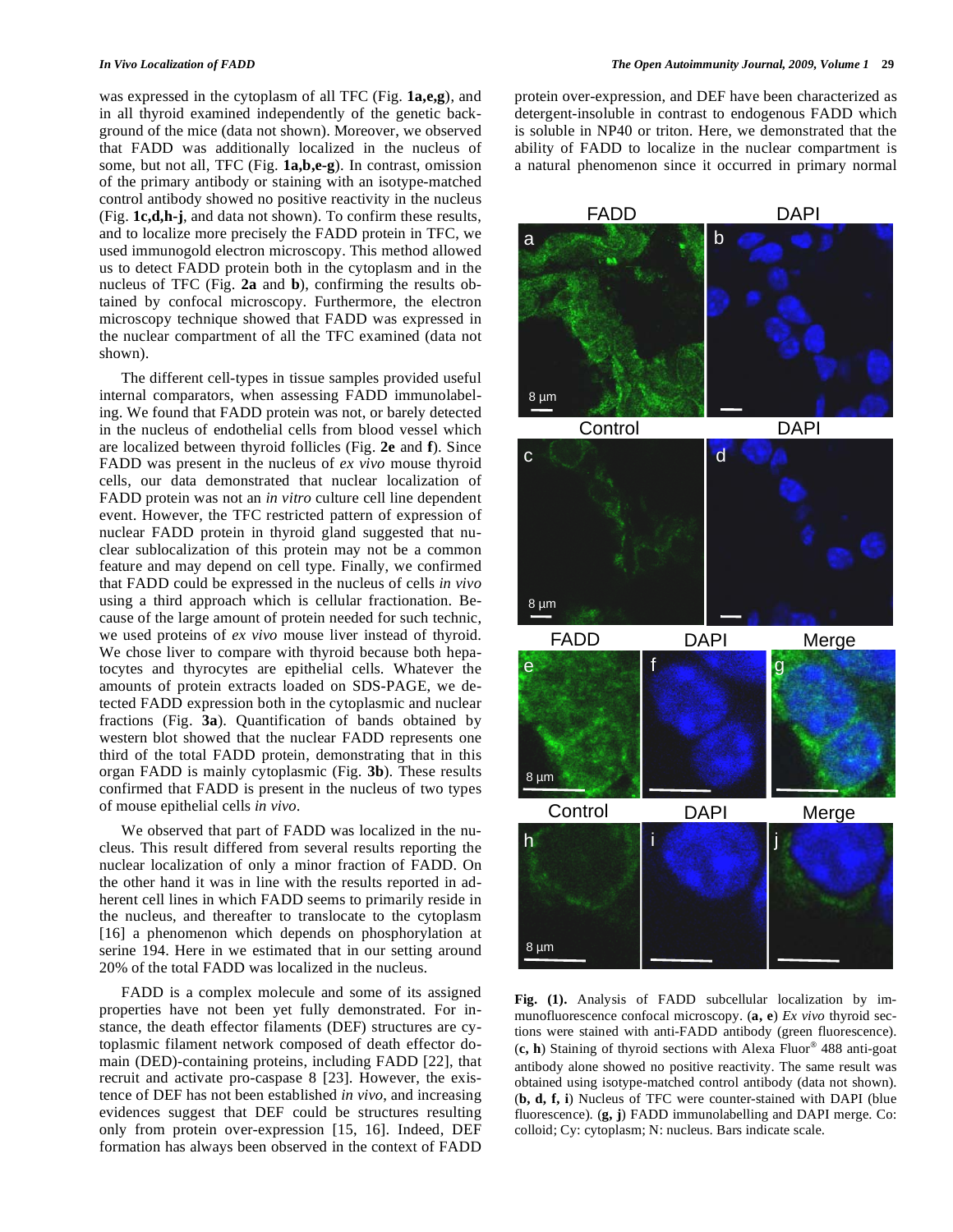

**Fig. (2).** Analysis of FADD subcellular localization by immunogold electron microscopy. FADD (indicated by arrowheads) is found both in the cytoplasm and the nucleus of TFC (**a-d**) but not in the nucleus of endothelial cells from blood vessel (**e, f**). **c, d,** and **f** represent higher magnification of **b** and **e,** respectively (see framed). Staining with secondary anti-goat antibody alone or isotype-matched control antibody showed no immunogold deposition (data not shown). Co: colloid; Cy: cytoplasm; N: nucleus; RBC: red blood cell. Bars indicate scale.

cells *ex vivo*. Moreover, we showed that FADD protein localized in the nucleus of thyrocytes and liver cells in physiologic conditions as well as in the cytoplasm, demonstrating that *in vivo* FADD does not have exclusive subcellular localization in these two cell types.

 The function of nuclear FADD, in contrast to the well established role of cytoplasmic FADD in cell death [24, 25], is poorly understood. Whereas FADD interaction with death receptors activates caspase activation cascade in the cytoplasm, thus leading to the apoptotic death of the cell, nuclear FADD appears to be implicated in survival mechanisms [15]. It has been suggested that sequestration of FADD in the nucleus could protect cells from apoptosis by hindering FADD-triggered caspase interactions in the cytoplasm [16]. Indeed, it has been demonstrated in cell line that the methyl-CpG binding domain protein 4 (MBD4) could interact with FADD in the nucleus. The relative level of FADD, MBD4, and caspase 8 may determine the apoptotic output of the cells. Here in, we tested if FADD could interact with MBD4 *in vivo*. We performed coimmunoprecipitation experiments using rabbit polyclonal anti-MBD4 or anti-FADD antibodies, and revealed the presence of FADD protein by specific western blotting. We could not perform the converse experiment since the anti-MBD4 did not work well for western blot detection. Immunoprecipitates obtained from nuclear extract of liver cells contained a FADD signal, in contrast to those obtained with isotype-matched control rabbit IgG (Fig. **4**). The anti-FADD antibody did not allow immunoprecipita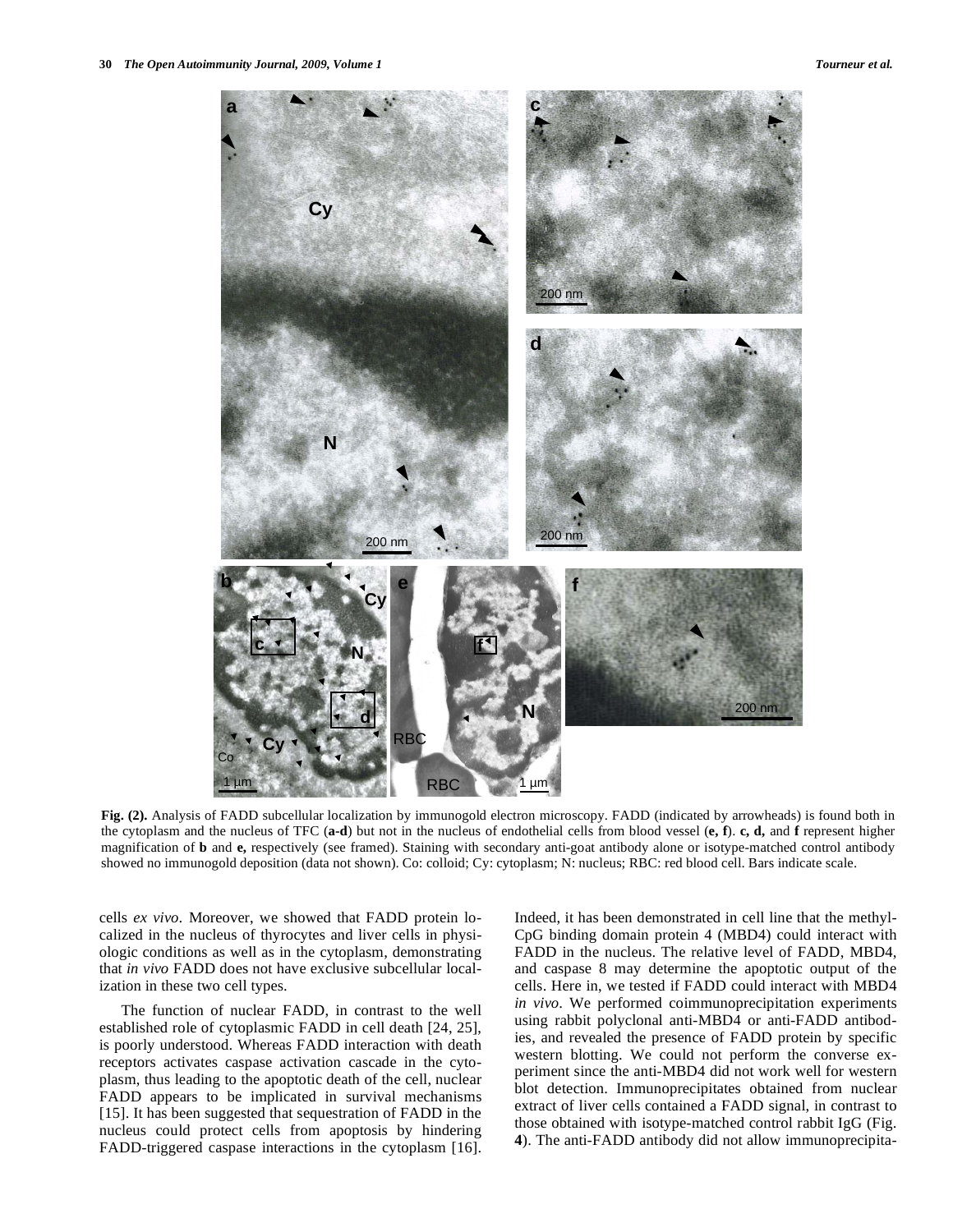tion of all the nuclear FADD since the protein was still detected in the supernatant after immunoprecipitation (Fig. **4A**). By contrast, all the nuclear FADD was immunoprecipitated by the anti-MBD4 antibody demonstrated that all the nuclear FADD was bound to MBD4 (Fig. **4a**).



**Fig. (3).** Analysis of FADD subcellular localization by western blot after cellular fractionation. (**a**) Western blot was performed using different amount of protein extracts from *ex vivo* liver, as noted in the figure. (**b**) Histogram represents quantification of bands obtained in (**a**). Results are expressed in arbitrary units. Full and empty histograms represent cytoplasmic and nuclear fractions, respectively.

 These results demonstrated that FADD interacts with MBD4 *in vivo*. This interaction by contributing to FADD sequestration in the nucleus could be involved in protection of cells from death receptor-mediated apoptosis. Alternatively, knowing the key role of MBD4 in GT mismatches repair [26], MBD4-FADD interaction could link genome surveillance/DNA repair and apoptosis in liver cells *in vivo*.

 On the other hand, FADD could be a transcription factor which could induce anti-apoptotic gene expression [15]. Interestingly, using immunogold electron microscopy we observed in the nucleus of TFC that the FADD protein localized almost exclusively on euchromatin, i.e. noncondensed DNA (Fig. **2b-d**). This particular localization was observed in nucleus of all TFC (data not shown). These results are in favor of FADD playing a role as a regulator of transcription in thyroid cells. Now that we have demonstrated the dual subcellular localization of FADD in TFC, further experiments are needed to determine whether nuclear FADD is a real transcription factor and whether it might regulate expression of anti-apoptotic gene, in particular in pathological TFC. This could contribute to the high resistance of TFC to death receptor-mediated cell death despite the concomitant presence of FADD in the cytoplasm [2, 13]. Characterization of potential FADD-DNA binding sequences or FADDprotein binding partners in nucleus might provide keys for this concept.

### **ACKNOWLEDGEMENTS**

 The authors would like to thank S Mistou for his great assistance with cell culture and protein studies and M. Garfa



**Fig. (4).** FADD interacts with MBD4 *in vivo*. (**a**) Western blot analysis of FADD in the cytoplasm (C) and nucleus (N) of *ex vivo* liver. Nucleus lysates was immunoprecipitated (IP) with isotype-matched control (ctrl), anti-FADD (FADD), or anti-MBD4 (MBD4) antibodies. Immunoprecipitates were analyzed by FADD specific western blotting. (**b**) Histogram represents quantification of bands obtained in (**a**) after normalization to adjust the amount of proteins loaded to 40  $\mu$ g. Results are expressed in arbitrary units.